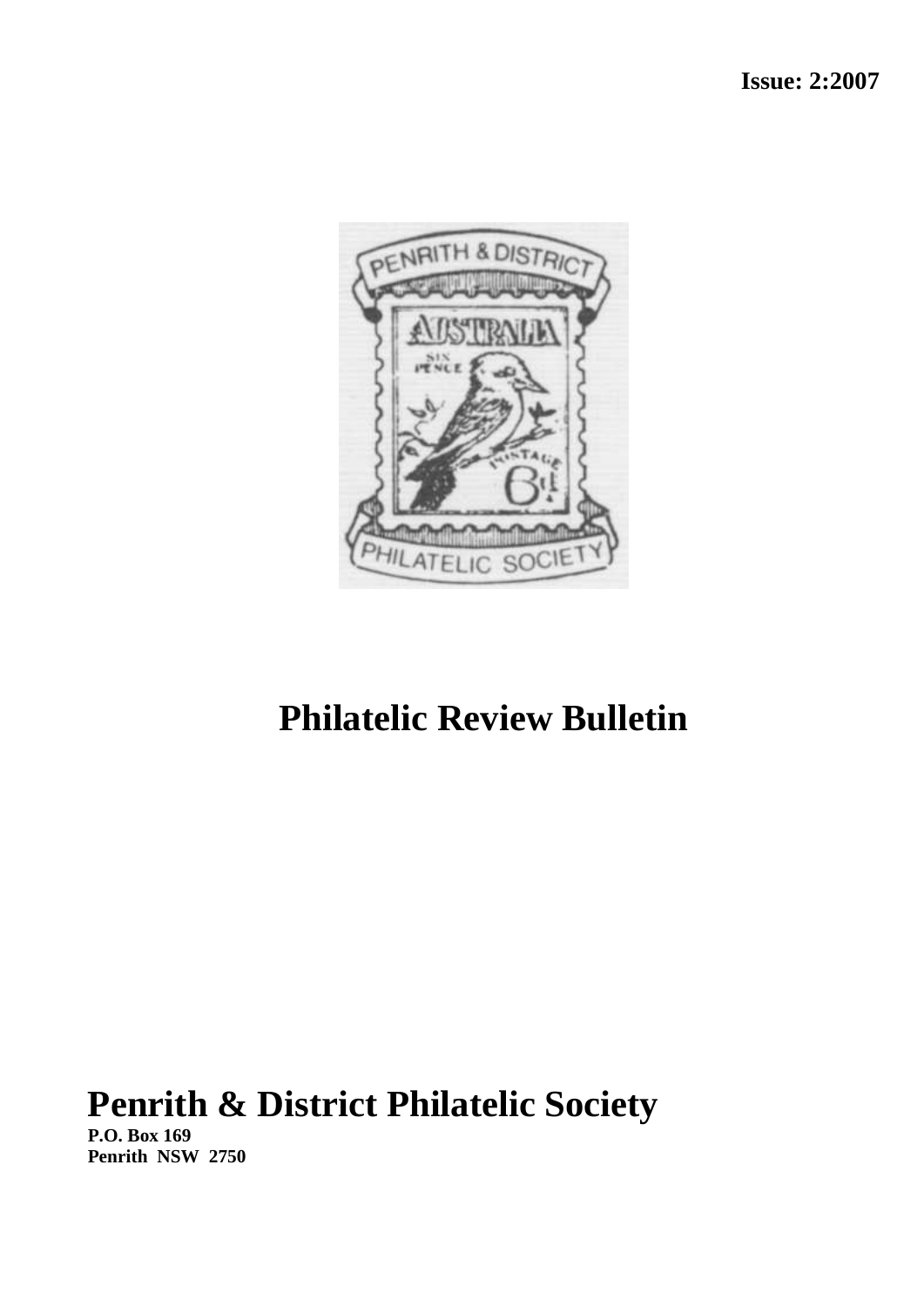This bulletin is protected by copyright. Apart from any fair Dealing for the purpose of private study, research or review and as permitted under the Copyright Act, no part may be reproduced by any process without written permission. Inquiries concerning publication, translation or recording rights should be address to the Penrith & District Philatelic Society

Produced in Australia by

Penrith & District Philatelic Society P.O. Box 169 Penrith NSW 2750

Edited Uwe Krüger President [uwe.kruger@oft.commerce.nsw.gov.au](mailto:uwe.kruger@oft.commerce.nsw.gov.au) [kruger.uwe@gmail.com](mailto:kruger.uwe@gmail.com)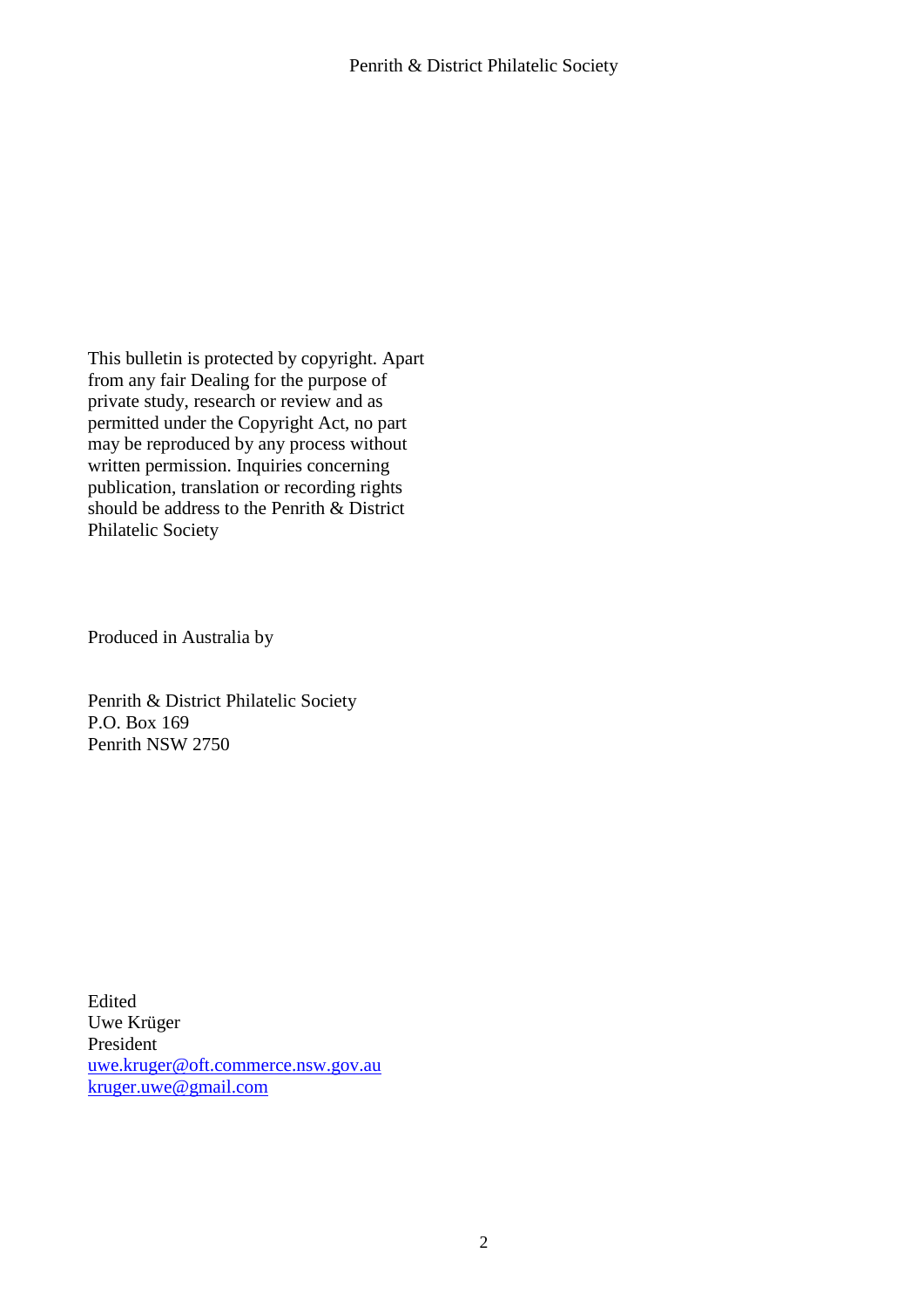Dear members and collectors,

The contents of this bulletin aims at informing members of pending auctions, stamps issues and other calendar items relevant to our hobby. As things go, there will be room for errors but I hope I can keep those to a minimum. The editor

### **Contents**

## <span id="page-2-0"></span>**Meetings**

Start: 8:00 pm; first Thursday in the month (except January).

C.W.A. Rooms (opposite RSL), Baby Health Centre, Tindale Street, Penrith

| Date             | <b>Activity</b>             |
|------------------|-----------------------------|
| 1 November 2007  | Exhibition; Trading         |
|                  | Auction                     |
| 4 December 2007  | <b>Christmas Party</b>      |
|                  | Bring your spouse           |
| January 2008     | No meeting                  |
| 7 February 2008  | Exhibition; Trading;        |
|                  | Auction                     |
| 6 March 2008     | Exhibition; Trading;        |
|                  | Auction                     |
| 3 April 2008     | Exhibition; Trading;        |
|                  | Auction                     |
| 1 May 2008       | <b>Exhibition</b> ; Trading |
| 5 June 2008      | Election                    |
| 3 July 2008      | <b>Exhibition</b> ; Trading |
| 7 August 2008    | Exhibition; Trading         |
| 4 September 2008 | <b>Exhibition</b> ; Trading |
| 2 October 2008   | Exhibition, Trading         |
|                  |                             |

## <span id="page-2-1"></span>**References**

Australia Post Royal Mail http://users.telenet.be/edelper/stampsfun.htm

### <span id="page-2-2"></span>*Blue Mountains Stamp Club*

23 November at 8:00 pm at Katoomba Public School

### <span id="page-2-3"></span>*Parramatta Philatelic Society*

2 November 2007 at 7:30 pm at the O.E.S. Hall, Railway Street, Wentworthville

# <span id="page-2-4"></span>**Events**

#### <span id="page-2-5"></span>*APTA*

| Nov 24 - 25       | Wagga Stamp Show, Sturt Primary School,<br>Wagga Wagga, NSW                                                                   |
|-------------------|-------------------------------------------------------------------------------------------------------------------------------|
| Nov $30$ -Dec $2$ | APTA Sydney Stamp, Coin & Collectables<br>Show, Lower Town Hall<br>Admission is just \$5 for adults and free for<br>children. |
| Dec 6 - 7         | <b>APTA Convention, Lake Hume</b><br>Resort, Albury NSW                                                                       |
| Dec 8 - 9         | <b>APTA Stamp &amp; Coin Show, VPC</b><br>Congress, Wodonga VIC                                                               |
| Dec 30            | SCDAA Stamp & Coin Fair, Petersham<br>Town Hall                                                                               |

# <span id="page-2-6"></span>**Auctions**

**PHILAS Stamp Auction** 10 November 2007; 12:30 pm at PHILAS House, 17 Brisbane Street, Sydney **CRAIG CHAPPELL** 

[craigchappell@bigpond.com.au](mailto:craigchappell@bigpond.com.au) 

**EDLINS of CANBERRA** [www.edlins.com.au](http://www.edlins.com.au/) 

**MILLENNIUM PHILATELIC AUCTIONS**  [www.millenniumauctions.com](http://www.millenniumauctions.com/)

#### **MOWBRAYS AUSTRALIA Melbourne**

[sgamelb@ozemail.com.au](mailto:sgamelb@ozemail.com.au)  1st & 2nd February 2008 (over 2 days) 19th April 12th July 18th October

#### **Sydney**

[sgasydney@bigpond.com](mailto:sgasydney@bigpond.com)  19th March 18th June 3rd September 3rd December

**J.R. MOWBRAY PHILATELIST (NZ) JOHN MOWBRAY INTERNATIONAL**  [www.mowbrays.co.nz](http://www.mowbrays.co.nz/)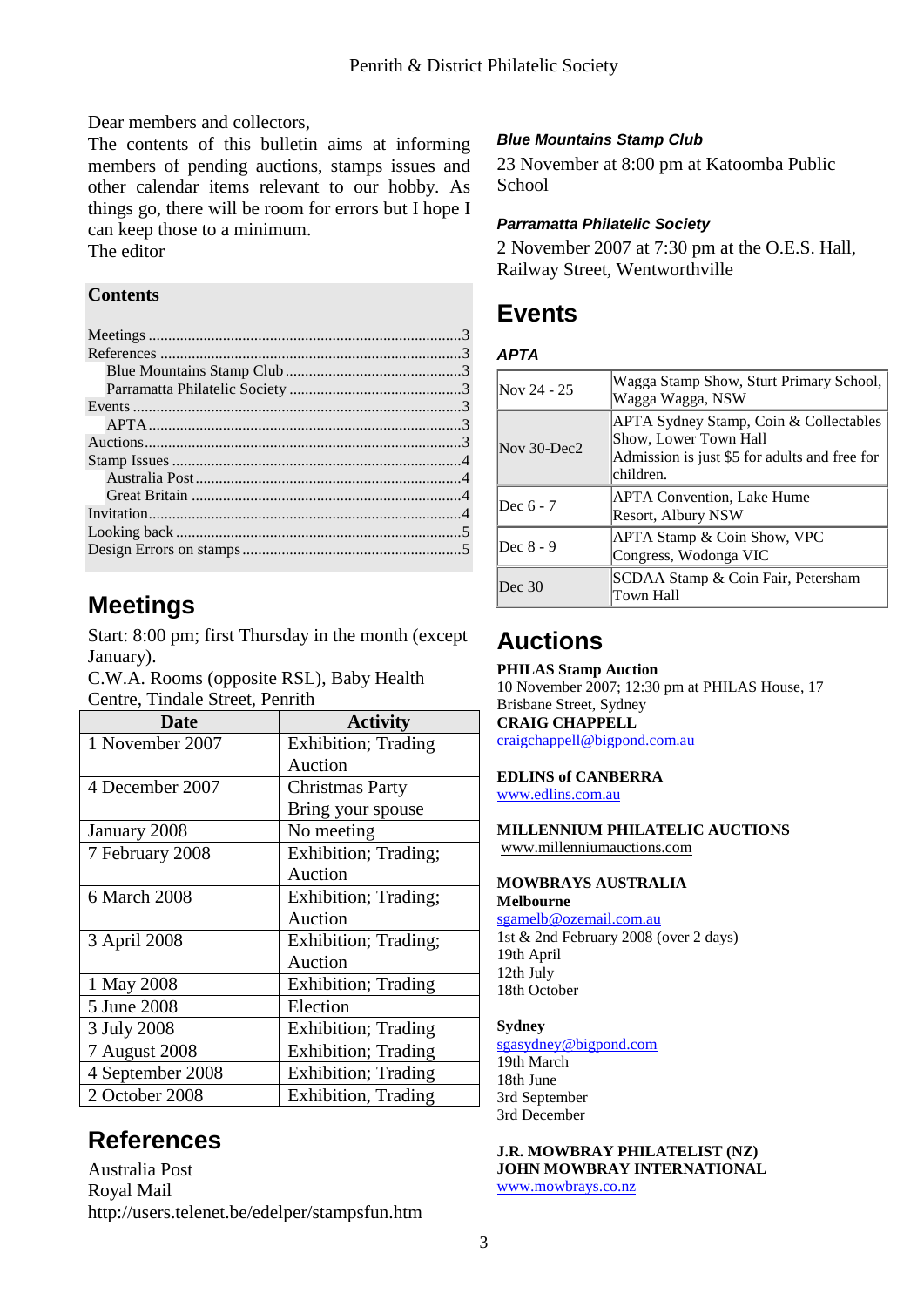#### **PREMIER POSTAL AUCTIONS**

[www.premierpostal.com](http://www.premierpostal.com/)  [david@premierpostal.com](mailto:david@premierpostal.com) 

#### **PRESTIGE PHILATELY**

[www.prestigephilately.com](http://www.prestigephilately.com/) 1st December 2007 1pm #132 19th January 2008 1pm #133

### **STANLEY GIBBONS MELBOURNE**

[sgamelb@ozemail.com.au](mailto:sgamelb@ozemail.com.au) 

#### **STANLEY GIBBONS SYDNEY** [sgasydney@bigpond.com](mailto:sgasydney@bigpond.com)

**STATUS INTERNATIONAL**  [auction@statusint.com](mailto:auction@statusint.com) **13th December 2007 - Stamps and Covers**

#### **21st CENTURY AUCTIONS**

[www.21stcenturyauctions.com.au](http://www.21stcenturyauctions.com.au/)  [info@21centuryauctions.com.au](mailto:info@21centuryauctions.com.au) 

### <span id="page-3-0"></span>**Stamp Issues**

#### <span id="page-3-1"></span>*Australia Post*

[www.auspost.com.au/philatelic/stamps/intro.asp](http://www.auspost.com.au/philatelic/stamps/intro.asp)

#### **2 October**

Blast Off! 50 Years in Space **2 October 2007** Disney Princess Souvenir Stamp Pack **16 October 2007** Caravanning Through The Years **1 November 2007** 50 Years of Christmas Stamps **1 November 2007** Christmas Island Christmas **1 November 2007** 2007 Collection of Australian Stamps **1 November 2007** Australian Territories Collection 2007

#### <span id="page-3-2"></span>*Great Britain*

<http://www.royalmail.com/portal/rm>

#### **Royal Diamond Wedding**

16 October 2007

A beautiful Princess married a dashing naval Lieutenant at Westminster Abbey 60 years ago this month. Royal Mail celebrates the Diamond Wedding Anniversary of Queen Elizabeth and Prince Philip with some very Special Stamps.

#### **Christmas**

#### 6 November 2007

Royal Mail will brighten up over 200 million items of post over Christmas with its special seasonal stamps. The designs for 2007 are particularly heavenly, depicting Angels playing musical instruments against festive backdrops in a beautiful Italian frescoe style.

In addition, two new stamps featuring religious paintings of Madonna and Child will also be available to buy – and will be re-issued each Christmas.

#### **Lest We Forget**

8 November 2007

The second in our series of commemorative Lest We Forget Miniature Sheets marks the 90th Anniversary of the third Battle of Ypres, otherwise known as Passchendaele, and is issued to coincide with Remembrance Day. The final sheet will follow in 2008.

#### **2008 STAMP PROGRAMME**

Next year is already looking good for stamps and collecting. From SOS and the RAF to Insects and the Olympics, here are the inspiring issues we've got lined up for 2008.

January - Ian Fleming's James Bond February - Working Dogs February - The Houses of Lancaster and York March - Celebrating Northern Ireland March - Mayday - Rescue at Sea April - Insects May - Cathedrals June - Classic Carry On and Hammer Films July - Airshows August - Olympics September - RAF Uniforms September - Country Definitives: 1958 – 2008 October - Women of Distinction November - Christmas 2008 November - Lest We Forget

### <span id="page-3-3"></span>**Invitation**

Dear guests and readers of this bulletin,

You are invited to join our club as stamp collecting has provided many of us with deep insights into past and present cultures of countries we may never visit. As a guest you may find the behaviour of existing members a bit overwhelming. Do not be afraid to ask questions. If you do, please not be overwhelmed with the answer as you usually get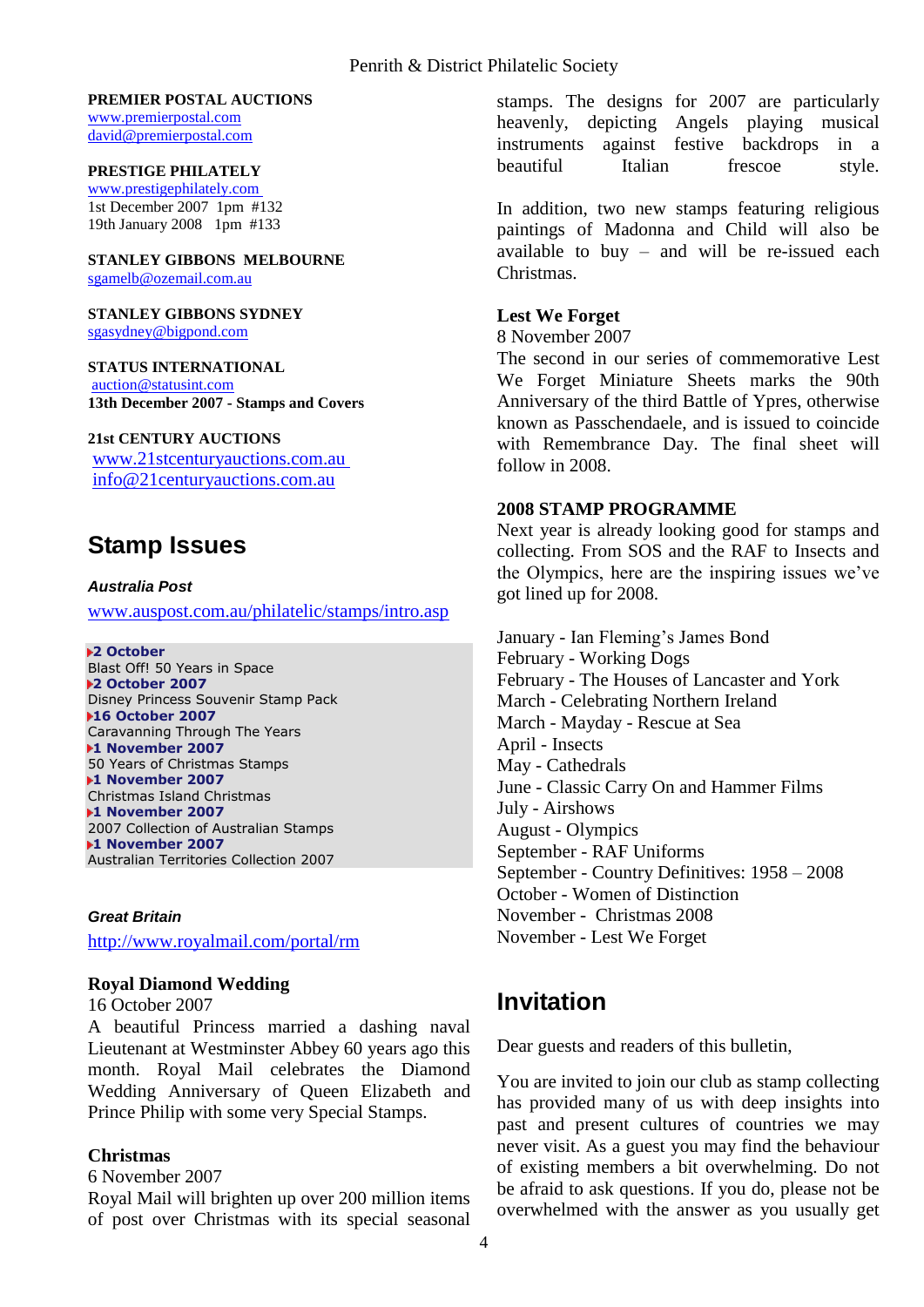more as what you ask for. Some of us have been collecting stamps for such a long time that we have forgotten what it feels like to be a beginner.

Join in and enjoy a past time that need not be expensive. If you have inherited a stamp collection we will provide you with information (free of charge) about the value of that collection. Again, we may make comments you may not like (there is rust in the collection; not worth much but interesting enough to expand; etc). We are human and we have our little errors. However, if you do not like the information received, by all means, get a second opinion.

### <span id="page-4-0"></span>**Looking back**

We welcomed two guests at out last meeting on 4 October. Both are previous collectors who suspended their hobby and now intent to carry on where they stopped. Welcome.

We all had great fun at the PHILAS Exhibition collection of Early Russian Stationary. Our appreciation goes to PHILAS for making those collections available to us and to our members (John & David) organising the display.

The President invited all members to revue the Constitution and came back with corrections.

The club received the remnants of a stamp collection from the family of Mr Tom Cooper. I will break down the collection into auction bids of one dollar to be auctioned after our monthly meetings. If the value of one dollar is not reasonable (I have seen sheets of stamps or parts of sheets) there will be lots at higher value. I have also seen tin can mail envelopes. I have no idea about their value and will ask specialists for information.

### <span id="page-4-1"></span>**Design Errors on stamps**

Stamp collectors appear to be only people looking for errors on stamps and if possible collect those. There are the obvious errors such as missed perforations or missing perforations, colours missing and so on.

However there are also the not so obvious errors or better mistakes on stamps that are not so obvious. They are much more difficult to spot as they sometimes require knowledge and in depth understanding of the occasion or the historical event for which the stamp was issued. Emmanuel Deperdange claims to have identified 3500 different 'Errors' on stamps. In the following a few of those are illustrated.

His classification is as follows:

- 1. …DURING THE DESIGN PROCESS
- 1.1. Living beings
- 1.1.1. Anatomy of mankind and animals
- 1.1.2. Wrong persons, animals or plants
- 1.2. Letters and figures
- 1.2.1. Misspelt names of persons, animals or plants
- 1.2.2. Language and grammatical errors
- 1.2.3. Juggle with figures
- 1.2.4. Singular and plural
- 1.2.5. Miscellaneous printing gremlins
- 1.3. Dates and events
- 1.3.1. Wrong dates
- 1.3.2. Wrong locations and commemorations
- 1.3.3. Various anachronisms
- 1.4. From astronomy to geography
- 1.4.1. Sky and earth
- 1.4.2. Countries, maps and borders
- 1.4.3. Errors in location names
- 1.4.4. Flags
- 1.5. Sports
- 1.5.1. Olympic Games
- 1.5.2. Athletics
- 1.5.3. Team sports
- 1.5.4. Water sports
- 1.5.5. Winter sports
- 1.5.6. Other sports
- 1.6. Transportation
- 1.6.1. On two or four wheels
- 1.6.2. By railway
- 1.6.3. On water
- 1.6.4. In air or in space
- 1.7. The magic world of music
- 1.8. Mirror and upside down images
- 1.9. Fairy tales
- 1.10. Various crazy errors
- 2. …DURING THE PRODUCTION PROCESS
- 2.1. Paper problems
- 2.2. Struggling with colours
- 2.3. Various printing problems
- 2.4. Miscuts and perforation errors
- 2.5. Errors in or with overprints
- 3. …WHEN STAMPS ARE USED
- 3.1. Errors in franking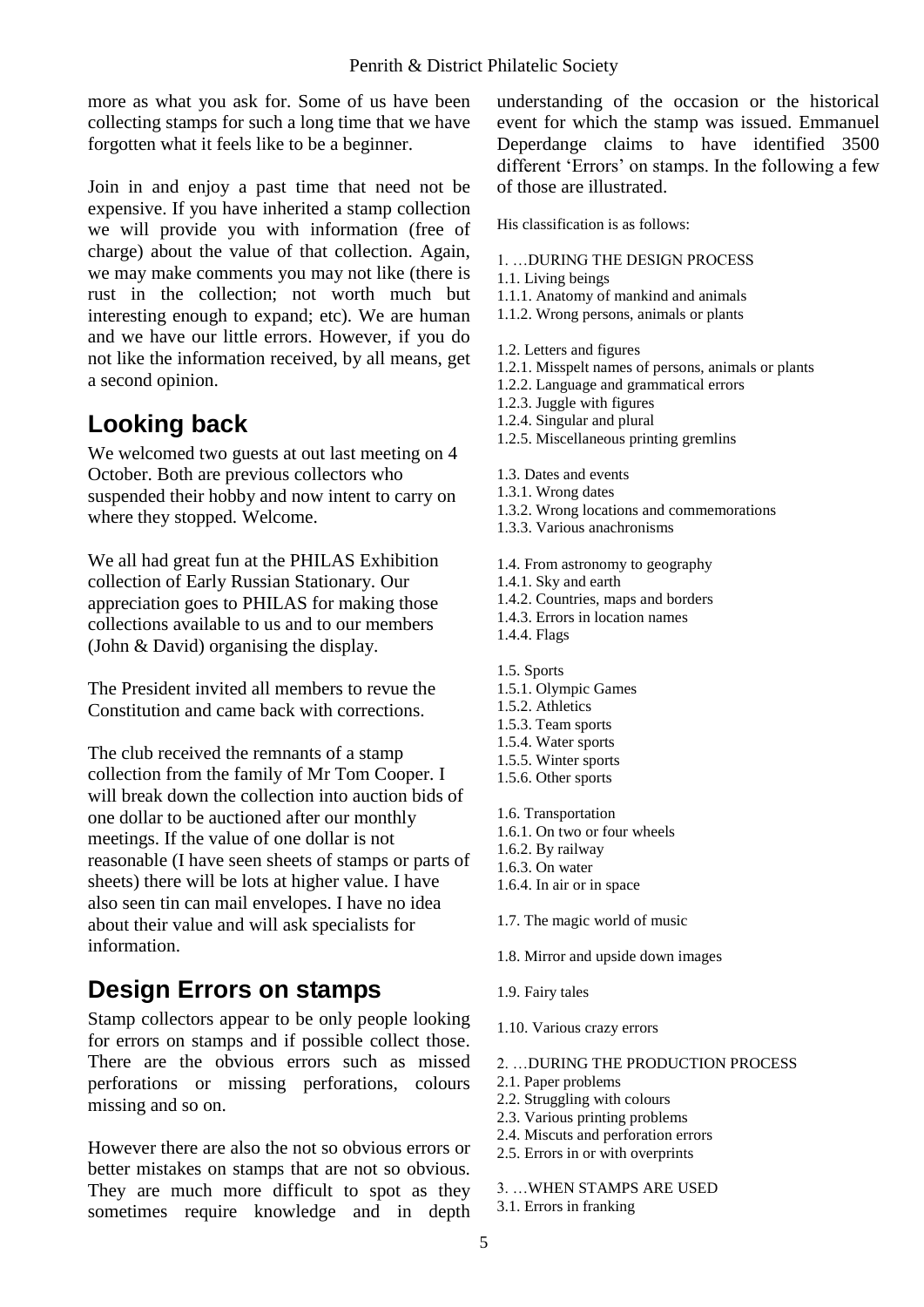3.2. Problems with postmarks

- 3.3. Delivery problems
- 4. ABUSES OR INTENTIONAL ERRORS
- 4.1. Hidden messages and signs
- 4.2. Fakes and forgeries



In Norway, ships are famous for the elasticity of their funnels. They can pass low bridges without any damage!



One of the dices clearly shows two "fives", a doubtful propaganda for the gambling state MACAU.



Although the left foot is behind the right one, the tip's of the skis are perfectly in line!



The clock on the table shows "XII" at eleven and at noon.



Not easy to sail in Belgian Congo, as the wind can blow at the same time in opposite directions.





Greenland, a country with fast running little men, who although they take big steps, manage to leave small spaced traces in the snow.



Stamp issued by Andorra in 1980 Ski-competition at the **Summer** Olympic Games of 1980 in Moscow.



Women (!) water polo does was not a competitive Olympic sport in 1956



Belgian Congo: where are the wheels?



Look carefully at the planets in their orbits around the sun: Mercury has vanished; Venus and the Earth are where they have to be. You can even see the Moon, in an orbit around the Earth! But what is that SECOND PLANET doing one the same orbit as the Earth?



Table tennis was not a competition at the Summer Olympic Games in 1956.



Downhill skiing without skies or if they are in the snow this run will not last long.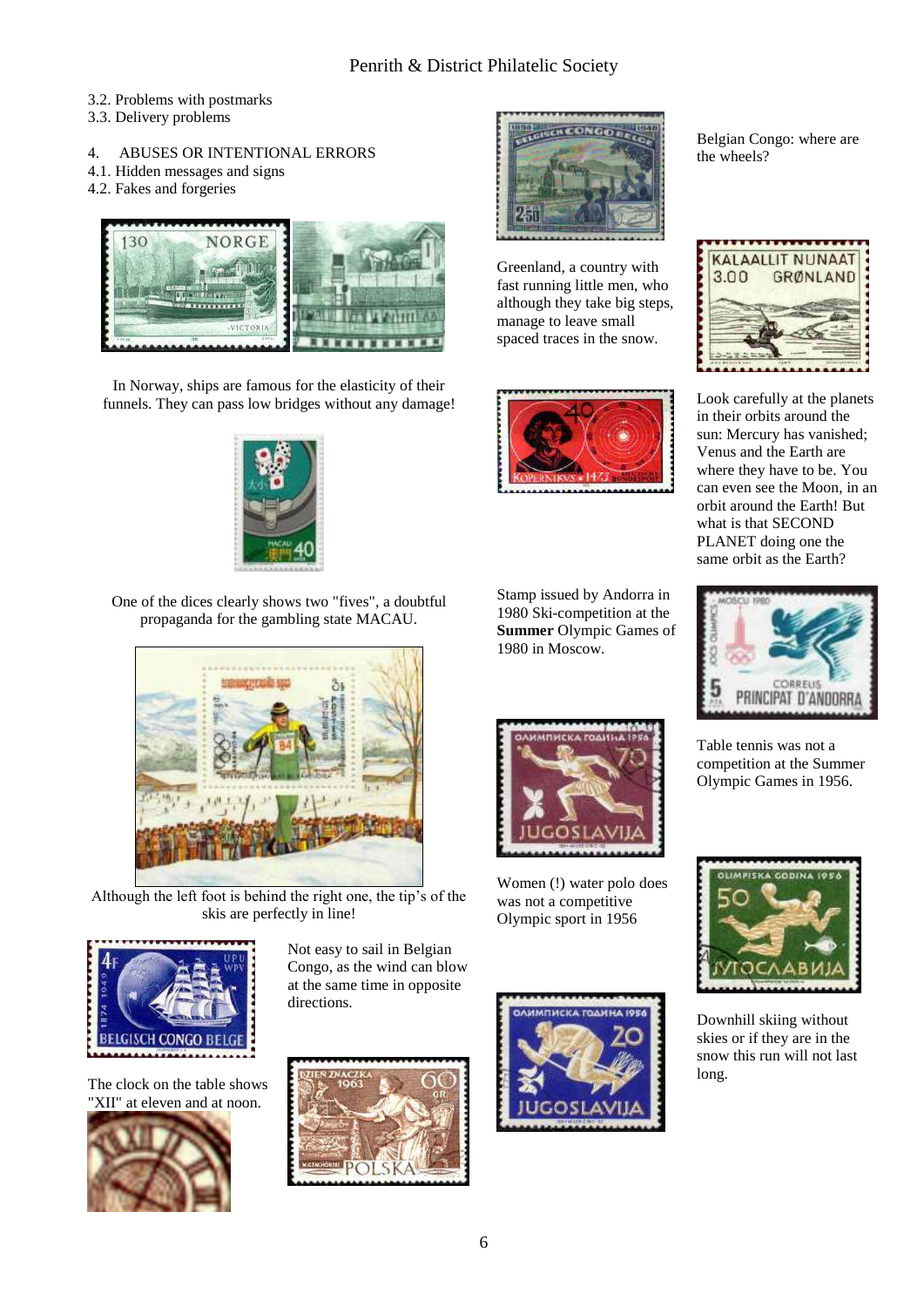Stamp issued by Vietnam in 1958

The local sport-event, depicted on this stamp, has nothing at all to do with the Olympic Games. This is thus an incorrect and prohibited use of the Olympic symbol.



Stamp issued by Paraguay in 1972

The winner of the golden medal, pictured on this stamp, was a Norwegian from Oslo. He has no direct link with ... Stockholm!



Stamp issued by Monaco in 1948 Discus-throwing in swimsuit, with an oversized discus ...!





Stamp issued by Togo in 1964 At the games of Tokyo in 1964, tennis was not an Olympic competition.



Stamp issued by the Cook Islands in 1972 These boxers would have been disqualified at the Olympic games, because vests are obligatory for amateur boxing events.



Stamp issued by Monaco in 1952 Try to do this with your right hand.



Stamp issued by Romania in 1950 Runners never leave lane 1 empty.



Stamp issued by Tchad in 1964 Where is the left arm?



Stamp issued by Finland in 1990

Finland commemorates KOLEHMAINEN winning the 5.000 m at the Olympic Games in Stockholm in 1912. But the actual finish looked quite different to what is pictured on the stamp: J. Bouvin from France seems to be in the lead, it was argued that Kolehmainen pushed his competitor in order to win! On the stamp, however, Bouvin has disappeared completely...



Stamp issued by Surinam in 1960 One foot on the baseline, this trial will surely be declared invalid



Stamp issued by Tchad in 1960 What a strange way to throw the discus!